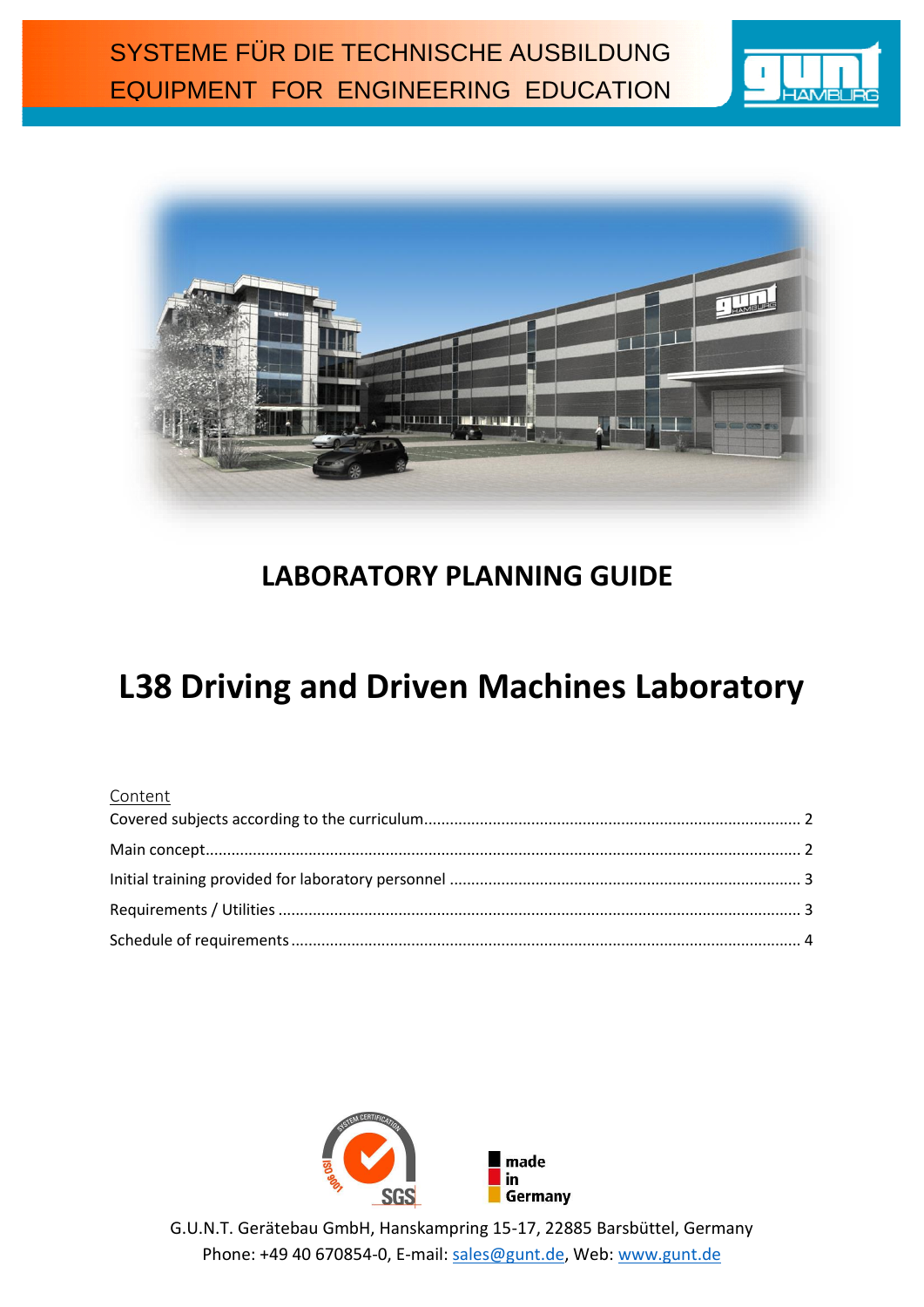

#### <span id="page-1-0"></span>Covered subjects according to the curriculum

Major topics of learning content:

- familiarisation with the function and typical behaviour of a gas turbine
	- \* operation as jet engine
	- \* operation as power turbine
	- \* determining the system efficiency
- familiarisation with the function and typical behaviour of a two-cylinder piston steam engine
	- \* calculating the overall efficiency
	- \* determining the heat dissipated in the condenser
	- \* recording the vapour pressure curve
	- \* effective output
	- \* specific steam consumption by the steam engine
	- \* thermal capacity of the boiler
	- \* energy gradient across the steam engine
- design and function of a two-stage compressor
	- \* measurement of relevant pressures and temperatures
	- \* determination of the intake air flow rate
	- \* compression process on a p-V diagram
	- \* determination of the efficiency
- steam power plant and its components
	- \* start-up, operation and shut down
	- \* closed steam-water circuit with feedwater treatment
	- \* boiler efficiency
	- \* mechanical/thermal efficiency of the turbine
	- \* condenser efficiency
	- \* specific fuel consumption of the plant
- energy balance of a cooling tower
- behaviour during operation of a jet engine including start-up procedure
	- \* determination of the specific thrust
	- \* determination of the specific fuel consumption
	- \* determination of lambda (fuel-air ratio)

#### <span id="page-1-1"></span>Main concept

The laboratory is designed for accommodation of 24 students + 2 laboratory staff:

- 2 4 students form a team and work together at a workstation / training system
- 5 different workstations
- All workstations are floor standing
- All workstations are equipped with a PC
- Each workstation is equipped with a manual containing technical information, basic theory, experiment instructions, evaluation help and safety advice.
- Student teams are scheduled to change workstations from lab session to lab session in order to perform the entire range of experiments within the course duration.
- Average time per experiment: 90 to 120 minutes.
- 2 workstations for laboratory staff (with PC and internet access)
- 1 printer for common use
- 1 cupboard for small parts, consumables, tools, paper etc.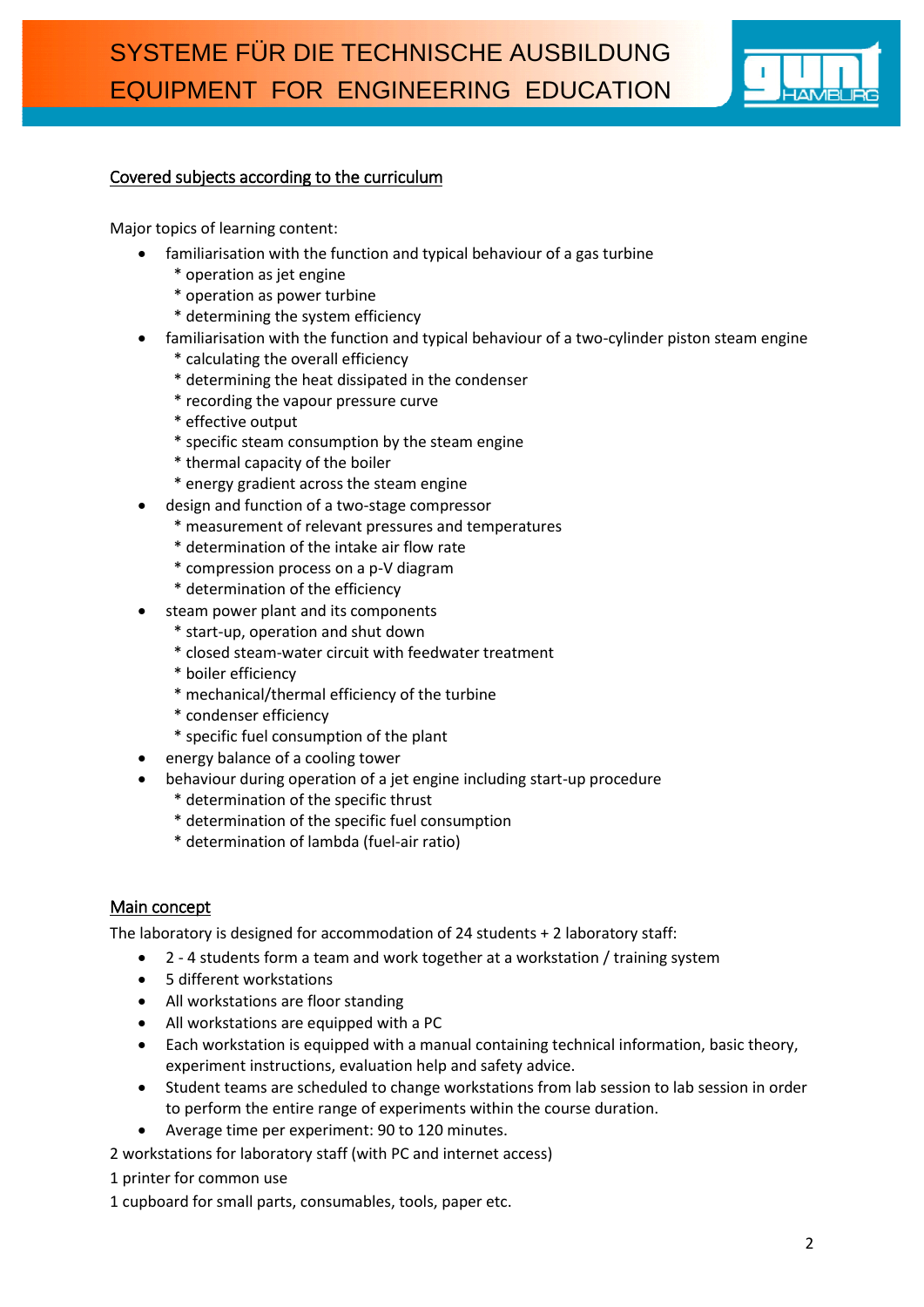

#### <span id="page-2-0"></span>Initial training provided for laboratory personnel

Trainer: Specialized engineer of G.U.N.T. Gerätebau GmbH, Germany. To be conducted immediately after installation and commissioning of the equipment. General topics to be covered for any of the educational systems:

- Basic familiarization with the system.
- Functions and components.
- Overall system configuration aspects.
- Start-up and operational aspects.
- Conduction experiments, including evaluation and calculation.
- Using the system with and without the software (where applicable).
- Trouble shooting and maintenance aspects.
- Hands-on, practical familiarization aspects.
- Seminar participants with the delivered system.
- Details of the manuals.
- Safe operation and preventive maintenance.

#### <span id="page-2-1"></span>Requirements / Utilities

Power supply:

- $\bullet$  230 V / 50 Hz / 1 phase at least 15 power sockets
- $\bullet$  400 V / 50 Hz / 3 phases up to 63A at least 6 power sockets

Water:

- 5 x cold water
- 5 x Drain

Others:

- Fresh air
- Exit air
- Propane gas
- Compressed air

Laboratory computer network:

- 2 internet connections for staff
- 5 internet connections for students

Location:

- $\bullet$  Laboratory space min 84 m<sup>2</sup>
- This laboratory should be installed on the ground floor